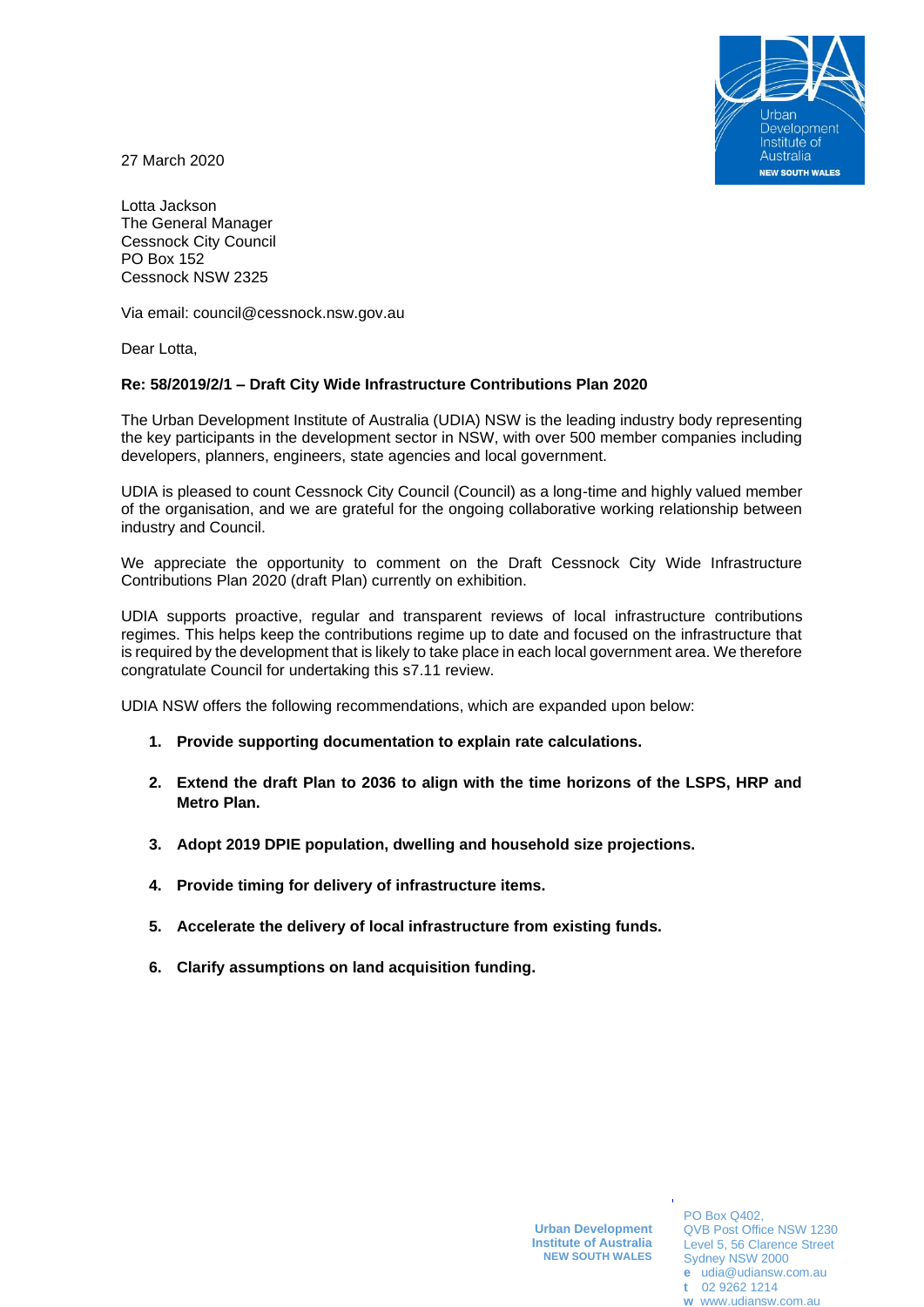## **Background**

UDIA's developer members are proud of the communities they build and aim to deliver a high quality of life for the families who call them home. Appropriate infrastructure provision is critical to both the delivery and long-term success of development projects. Residents need access to safe and adequate transportation and to appropriate social infrastructure to support a positive lifestyle. Toward those goals, the development industry is not opposed to paying its fair share of infrastructure costs to assist local government in meeting community needs.

It is critical to strike the right balance for infrastructure delivery, including within the local infrastructure contributions planning regime. The cumulative impact of new taxes, charges and levies can result in development becoming unfeasible and not going ahead. It is important that any contributions must be justified through evidence that the infrastructure is both necessary and aligns to the new development.

The excessive levying of local infrastructure contributions on development typically results in one of the following possible outcomes:

- 1. Developers pass on the increased costs to maintain margins, which increases the price of new lots and homes; or
- 2. Where costs are unable to be passed on, new homes cannot be built as the margin is eroded to the point that it is uneconomic to develop, meaning housing supply is not delivered as forecast. This then places upward pressure on local house prices.

Under either of the above scenarios, contributions may undermine Council's efforts to address housing supply and affordability, and instead leads to higher home prices. We therefore urge caution in balancing rate and revenue collection with Council's desire for adequate new housing supply at affordable prices.

### **Rate Calculations**

UDIA commends the move to consolidate Council's s.7.11 plans into one City Wide Infrastructure Contributions Plan. This move should facilitate greater transparency and consistency in Council's approach to infrastructure contributions.

However, we are disappointed that the draft Plan does not offer full transparency in the form of supporting documentation on how Council has arrived at its final rate calculations. UDIA strongly recommends that complete rate calculation inputs be included in exhibited material, in order to allow industry and the public to evaluate drafts in their entirety and arrive at fully informed positions.

### **Planning Time Horizons**

We note that the various other strategic plans to which the draft Plan relates, including Council's Local Strategic Planning Statement (LSPS), the Hunter Regional Plan (HRP) and the Greater Newcastle Metropolitan Plan (Metro Plan) have a time horizon to 2036. By contrast, the time horizon for this Plan is 2031.

This lack of consistency makes it confusing and challenging for the community and industry to gauge the successful coordination and implementation of plans. UDIA is urging all local councils to align their local infrastructure contributions plans, LSPSs and Housing Strategies with the timing of the HRP and Metro Plan.

UDIA recommends that the final Plan be adjusted to a time horizon of 2036 in order to align with the local and state strategic planning documents that it supports.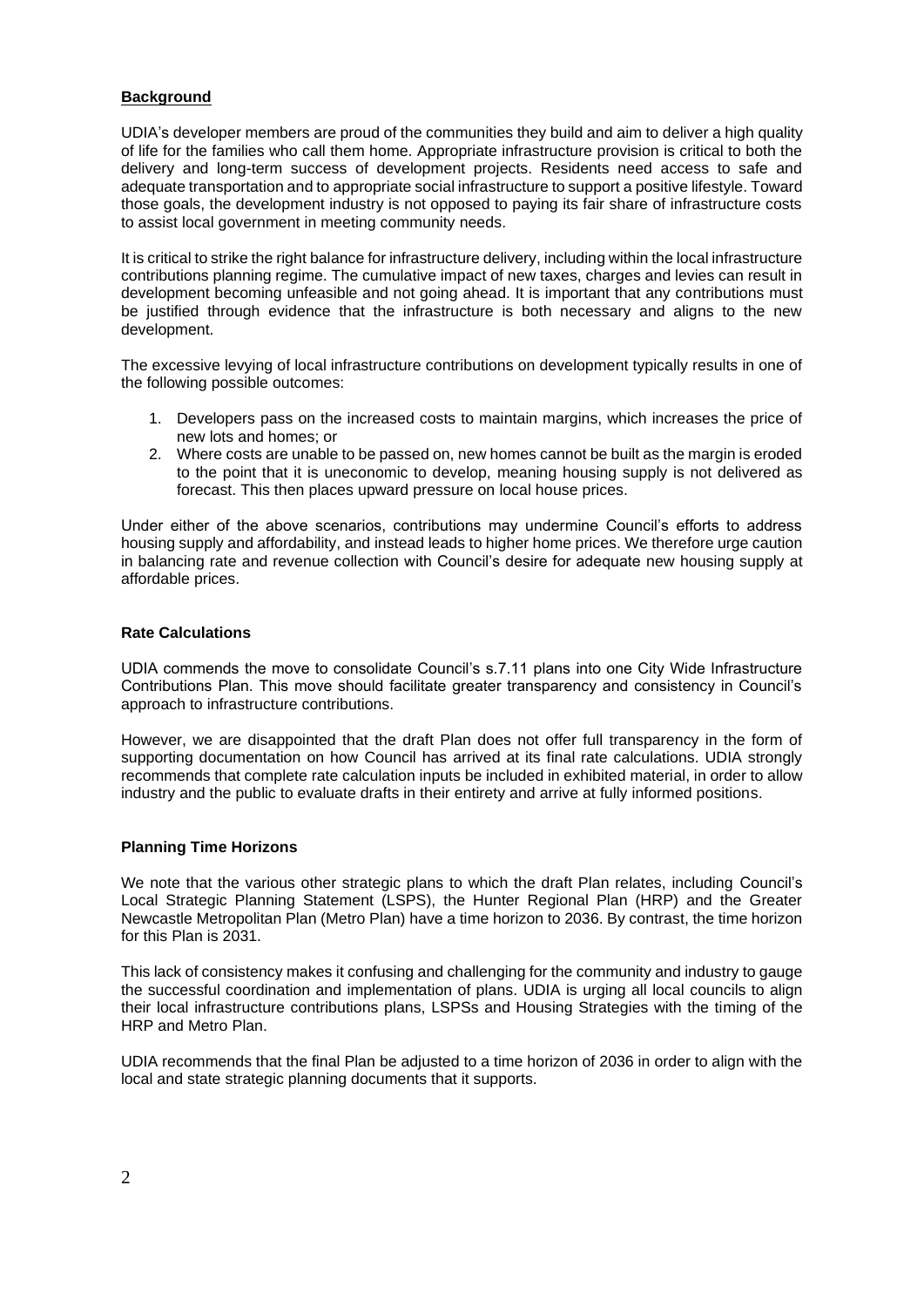## **Population, Dwelling and Household Size Projections**

We commend Council for recognising that new housing supply is influenced by many factors including infrastructure and market constraints, and that contributions plans should be regularly reviewed to ensure they reflect updated information and projections. We support Council's intention to review the Contributions Plan "at a minimum every two years".

The adopted Contributions Plan should establish an accurate baseline of population and dwelling projections, as well as an accurate household size (occupancy rate). We question Council's assumptions on this matter.

## Population and Dwelling Projections

Council utilises a set of data sourced from *Forecast .ID*, stating that the 2016 population projections from the Department of Planning (now Department of Planning, Industry and Environment [DPIE]) are considered too conservative. However, DPIE have recently released 2019 data. For consistency across state and local strategic planning, UDIA recommends Council replace its' data with the DPIE 2019 NSW Population Projections data for Cessnock City Council, as copied here:

# **Cessnock City Council 2019 NSW Population Projections**

| 2016   | 2021   | 2026   | 2031   | 2036   | 2041   |
|--------|--------|--------|--------|--------|--------|
| 56,700 | 60,050 | 65,550 | 72,000 | 77,300 | 80,050 |
| 56,100 | 59,900 | 63,550 | 67,150 | 69,250 |        |
| 21,800 | 23.450 | 25,850 | 28.650 | 31.050 | 32,300 |
| 2.52   | 2.48   | 2.45   | 2.42   | 2.39   | 2.38   |
| 24,000 | 25,800 | 28,450 | 31,500 | 34,100 | 35,500 |
|        |        |        |        |        |        |

While the above 2019 DPIE projections are closer to Council's Draft LSPS, we also urge Council to fine tune its final LSPS to reflect the 2019 DPIE figures.

Below is an excerpt from page 23 of the Draft LSPS, with 2019 DPIE figures noted in brackets:

*With our community expected to grow to between 70,000 and 80,000 by 2036, an additional 6,350*  [8,300] between 2021 to 2036 *dwellings need to be built. In recent years Cessnock has exceeded growth projections. Furthermore, the way we live and our household structure are also changing. Our average household size has declined from 2.54 people per household in 2011, to 2.51* [2.52] *people in 2016 and is predicted to be 2.42* [2.39] *by 2036.*

### Occupancy Rate

DPIE's forecasts and Council's Draft LSPS both show a falling occupancy rate (household size) in Cessnock in the coming years. DPIE predicts the household size will be 2.42 in 2031, and 2.39 in 2036. Existing Census data shows that the current people per household in Cessnock is 2.6, yet Council utilises an occupancy rate of 2.9 persons per household without explanation/justification.

UDIA requests clarification on Council's rationale for the higher occupancy rate. We note that a higher occupancy rate will result in a higher contribution rate per new dwelling, which will levy a disproportionate financial burden on residents of new dwellings. We urge Council to adopt the DPIE figures for consistency across all its contributions and strategic plans.